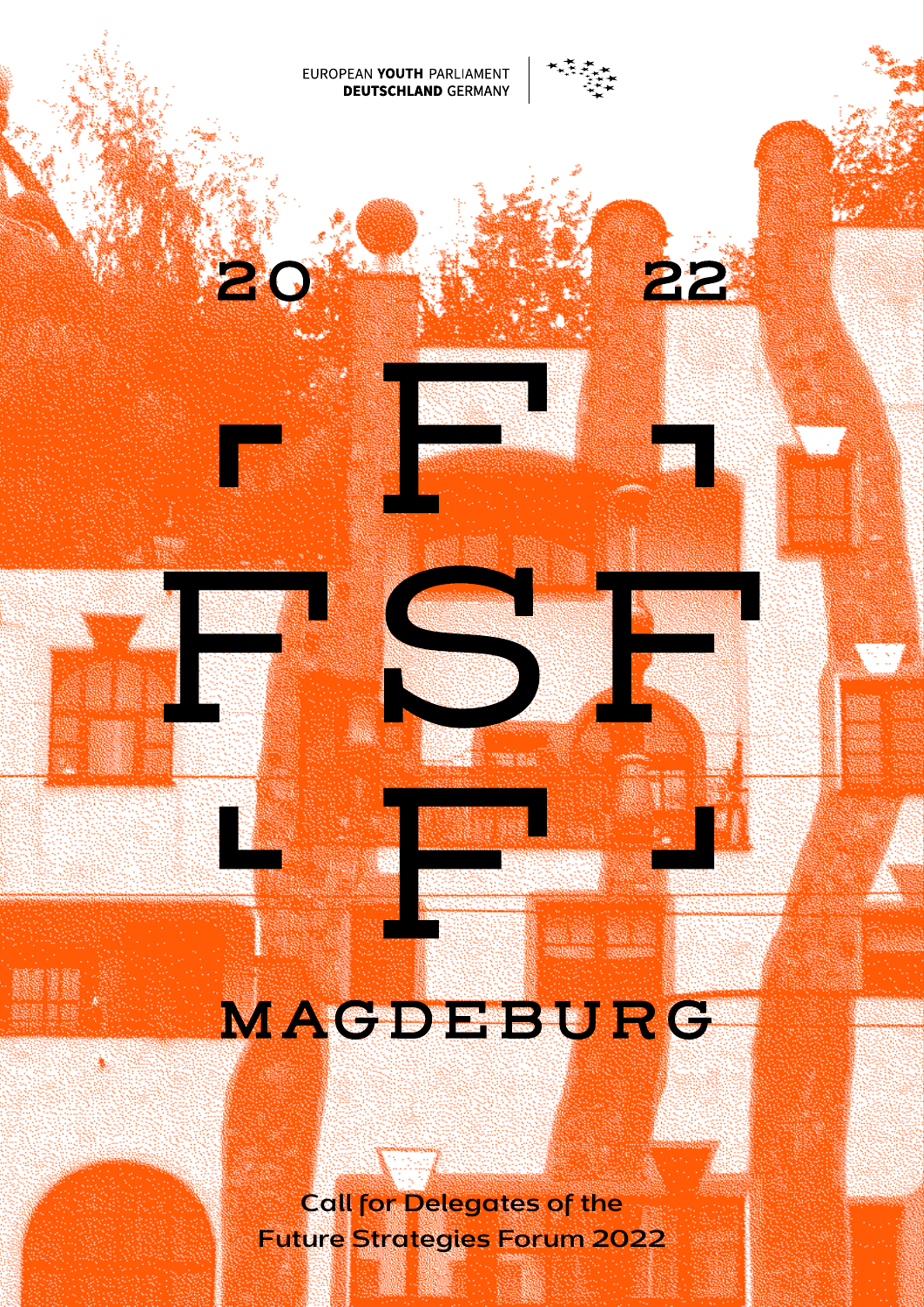#### 20 22 **CALL FOR DELEGATES -**  FSF **FUTURE STRATEGIES FORUM MAGDEBURG 2022 MAGDEBURG**

Does meeting young people from over 40 countries across Europe sound interesting to you? Do you want to debate on trending topics, make new friends and broaden your horizons? You don't have any plans for the summer? Well, we have something for you! *Future Strategies Forum* of EYP Germany - Magdeburg 2022 is looking for delegates!

> **WHO |** Young Europeans between 18-25 from across the continent **WHERE |** Magdeburg, Germany **WHEN |** June 22nd - June 29th **TOPIC OF THE FORUM |** Strategies for a European future **PARTICIPATION FEE** | 90€ (including accommodation, food & programme) **APPLICATION |** [Google Form](https://forms.gle/eBgmrKXczzqimSZh8) **REQUIREMENTS |** Motivation, availability during the event dates with some time before and after the event for preparations, open-mindedness

### **WHAT IS THE EUROPEAN YOUTH PARLIAMENT (EYP)?**

The *European Youth Parliament* is a peer-to-peer educational programme bringing together young people from across Europe to debate the pressing issues of our time. Its mission is to inspire and empower a young generation of informed, open-minded, responsible, and active citizens that shape society and drive impact. The network and all its events are run by young

volunteers. The *Future Strategies Forum* is a project by the German National Committee of the EYP (EYP Germany).

## **WHAT WILL THE FSF MAGDE-BURG 2022 LOOK LIKE?**

The *Future Strategies Forum* is an international, English-speaking forum for young Europeans. It will take place from 20.06. - 29.06.2022 in Magdeburg. Participants will have the opportunity to discuss a European future together, improve their language skills and exchange intercultural experiences during a wide-ranging social programme.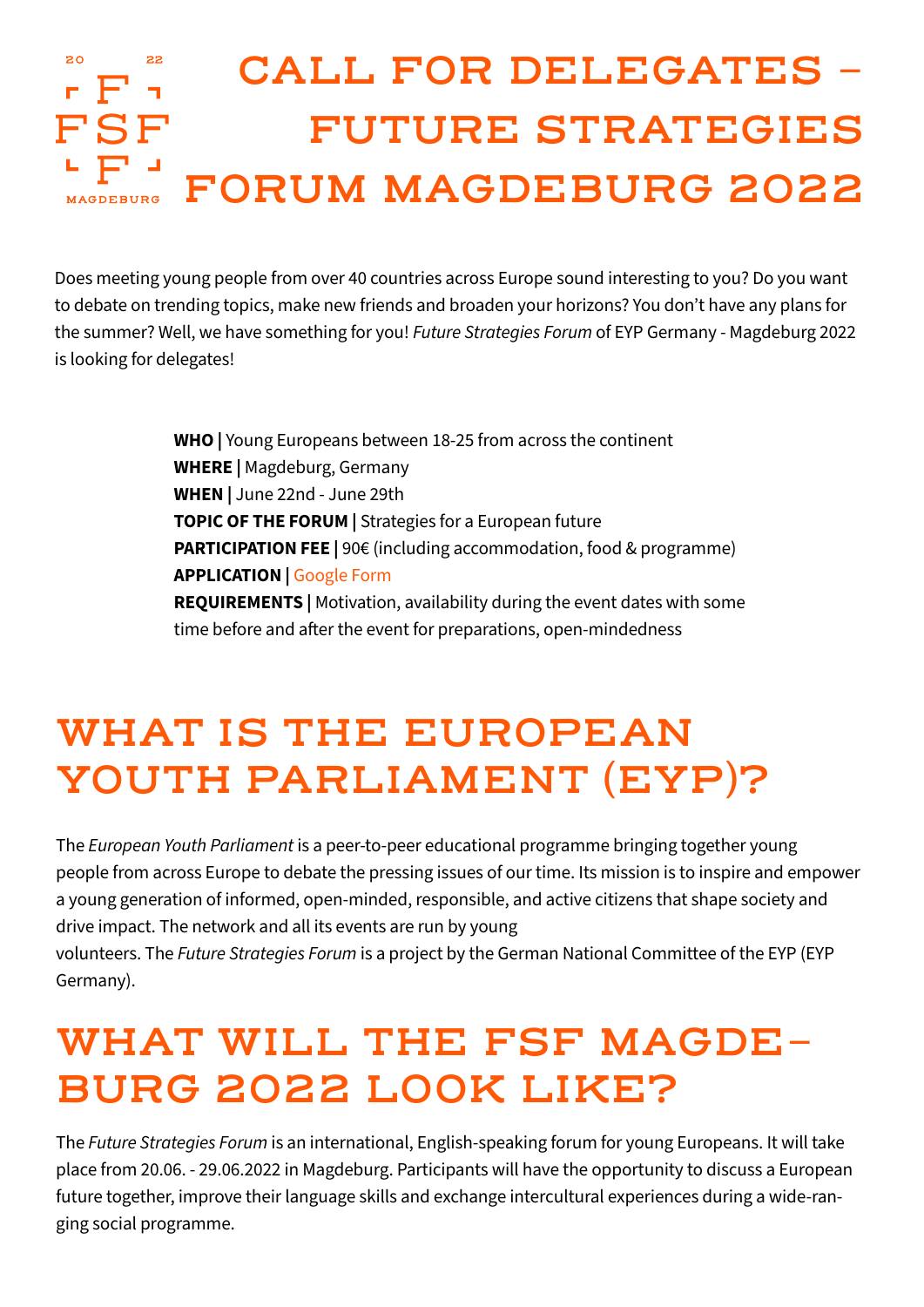The *Future Strategies Forum* will consist of two days of Teambuilding, three days of Committee Work and two days of General Assembly. Throughout the session, there will be multiple cultural events and activities. Additionally, after the session, the participants will have the chance to participate in webinars to discuss their future strategies with decision makers.

### **Here is a brief overview of the most important session parts:**

#### **Day 1/2 - Teambuilding, Welcome Party and Opening Ceremony:**

Each EYP session begins with Teambuilding. Delegates are allocated in committees, made of a group of about 10 young people. Each Committee will be guided by an experienced Chairperson, who leads their committee to help them bond as a group, as well as feel comfortable around each other. This is usually done through games and activities to break the ice and prepare the delegates to work together in the next days of the session. On Day one we will also have a Welcome Party to start off our time together in Magdeburg and on day two we will host an official Opening Ceremony for the event.

#### **Day 3/4/5 - Committee Work, Sustainable Empowerment Programme and cultural programme:**

Following Committee's Teambuilding, delegates begin with Committee Work.They discuss their committee's topic, about a current issue in Europe, and come up with a resolution. Throughout the whole process, Chairpersons are there to help and guide the delegates to phrase a resolution that balances all the delegates' views. The resolution will be debated at the General Assembly. On day three there will also be several Workshops around the Topic of Sustainability during our so-called "Sustainable Empowerment Programme" and in the evening we will have a concert with performances from participants from the event. On day four you will get the chance to explore the city by yourselves in the evening and on day five you can join different activities like a museum visit or some Team-Sport during our "cultural programme".

#### **Day 6/7 General Assembly and Farewell Party:**

The General Assembly is the event where all committees come together to present and discuss the resolutions that were written during Committee Work. Each committee's resolution is presented one at a time. The General Assembly includes various different speeches followed by several rounds of debate. You will get the chance to deliver speeches in favour or against other committees' resolutions, as well as defending your own. During the round of open debate, you can make points about other committees' resolutions. At the end the resolutions are put to voting. On our last evening we will also host a Farewell Party to end the event together before everyone departs on the following day.

#### **Day 8 - Departures**

#### **After the session:**

After the physical event in Magdeburg has ended with the general assembly and a closing ceremony, the participants scatter all over Europe again. But this is not the end of the *Future Strategies Forum* project: The final element of the event is the digital follow-up seminars. In these webinars, participants can discuss the solutions they have developed with political decision-makers.